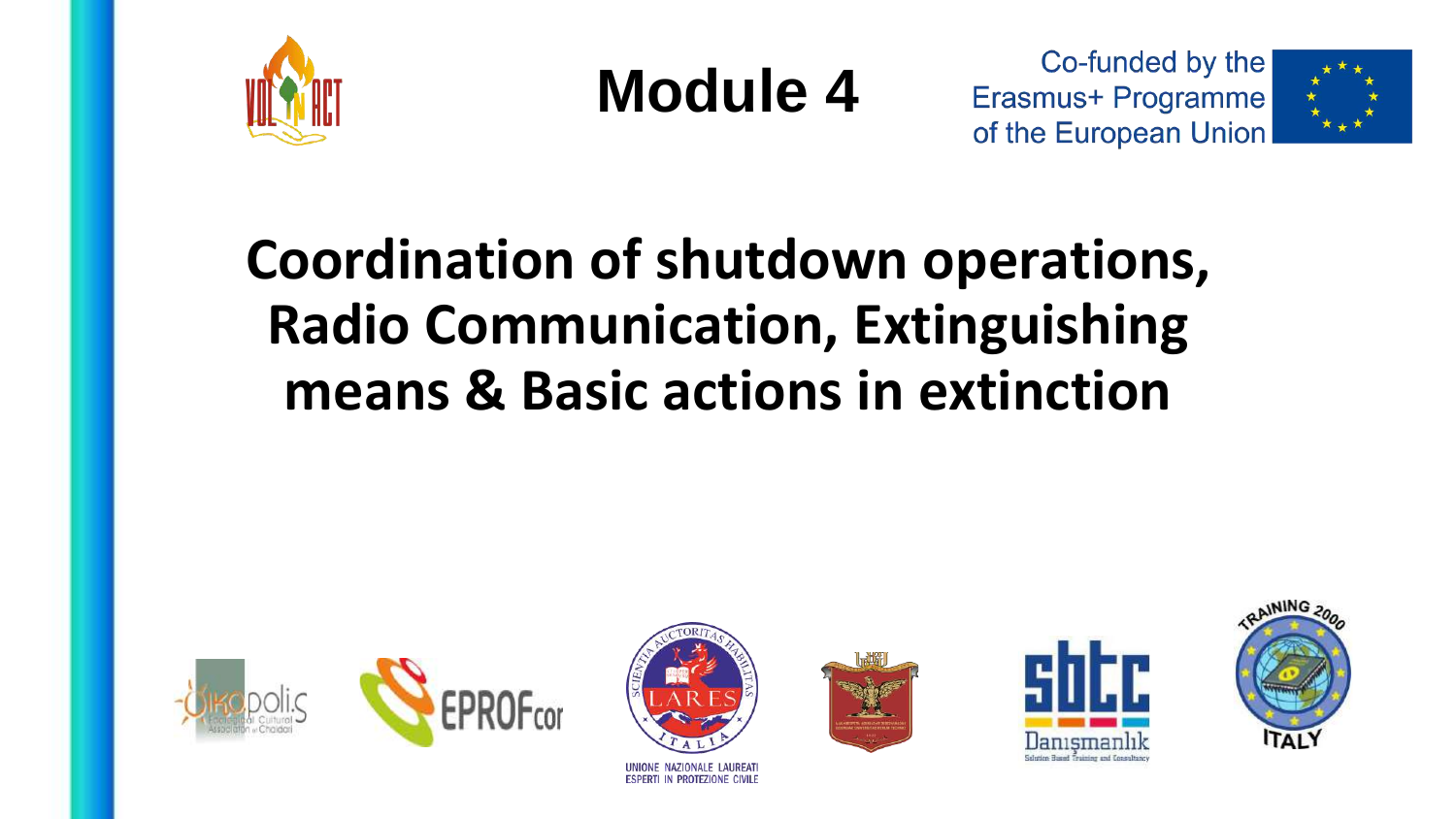





## **Module 4**

### **Unit 4.3. Basic actions in extinction**

**The European Commission support for the production of this publication does not constitute an endorsement of the contents which reflects the views only of the authors, and the Commission cannot be held responsible for any use which may be made of the information contained therein.**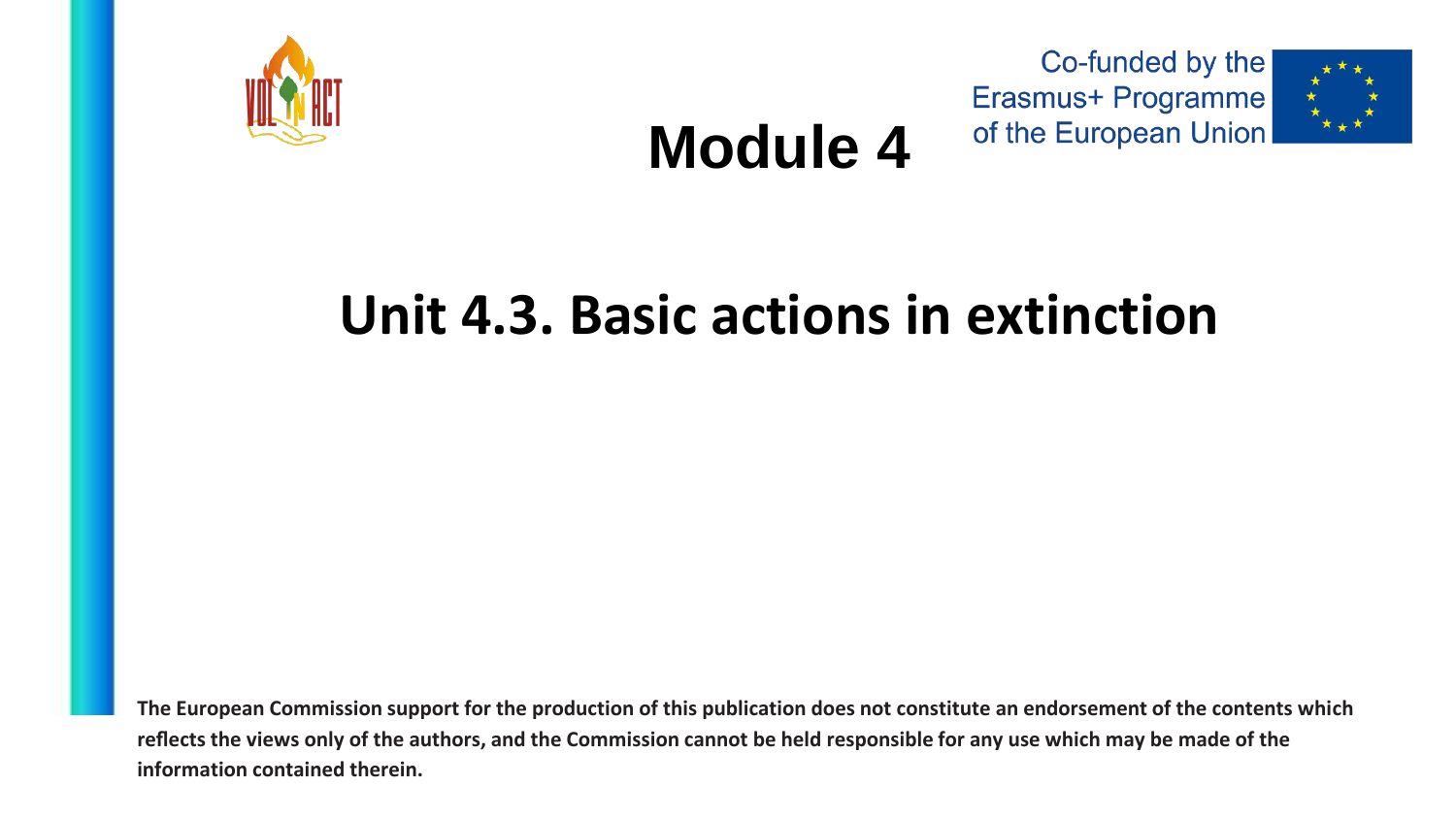



# The objective of the unit

# The objective of the unit is to briefly illustrate the basic actions in forest fires.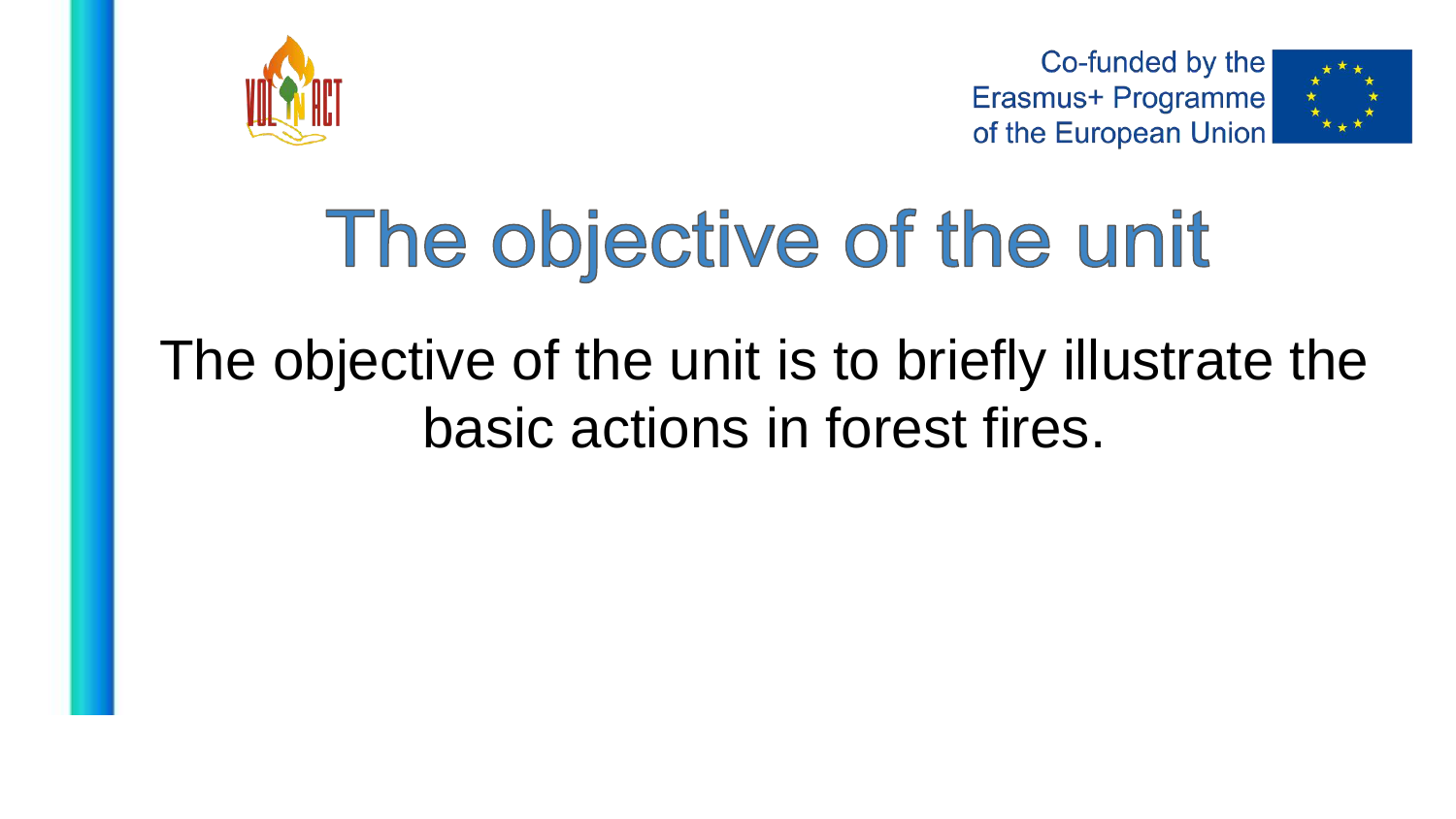



# **Learning Outcomes**

### The Volunteer is able to explain the basic actions in forest fire.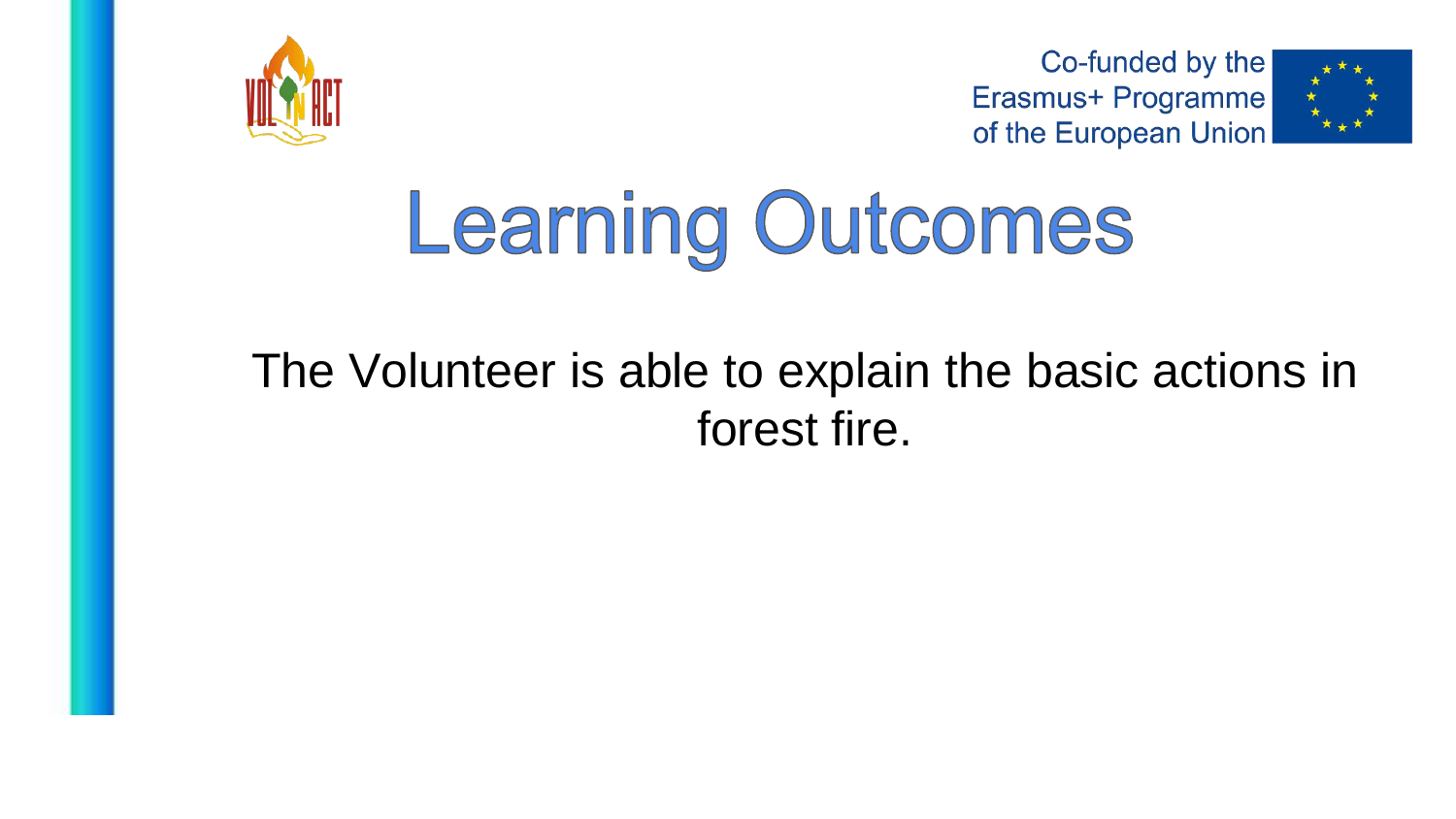



One of the first actions during forest fires is to make sure that you are in a safe scenario and you need to ensure the safety of your team. This is possible applying the LACES protocol.

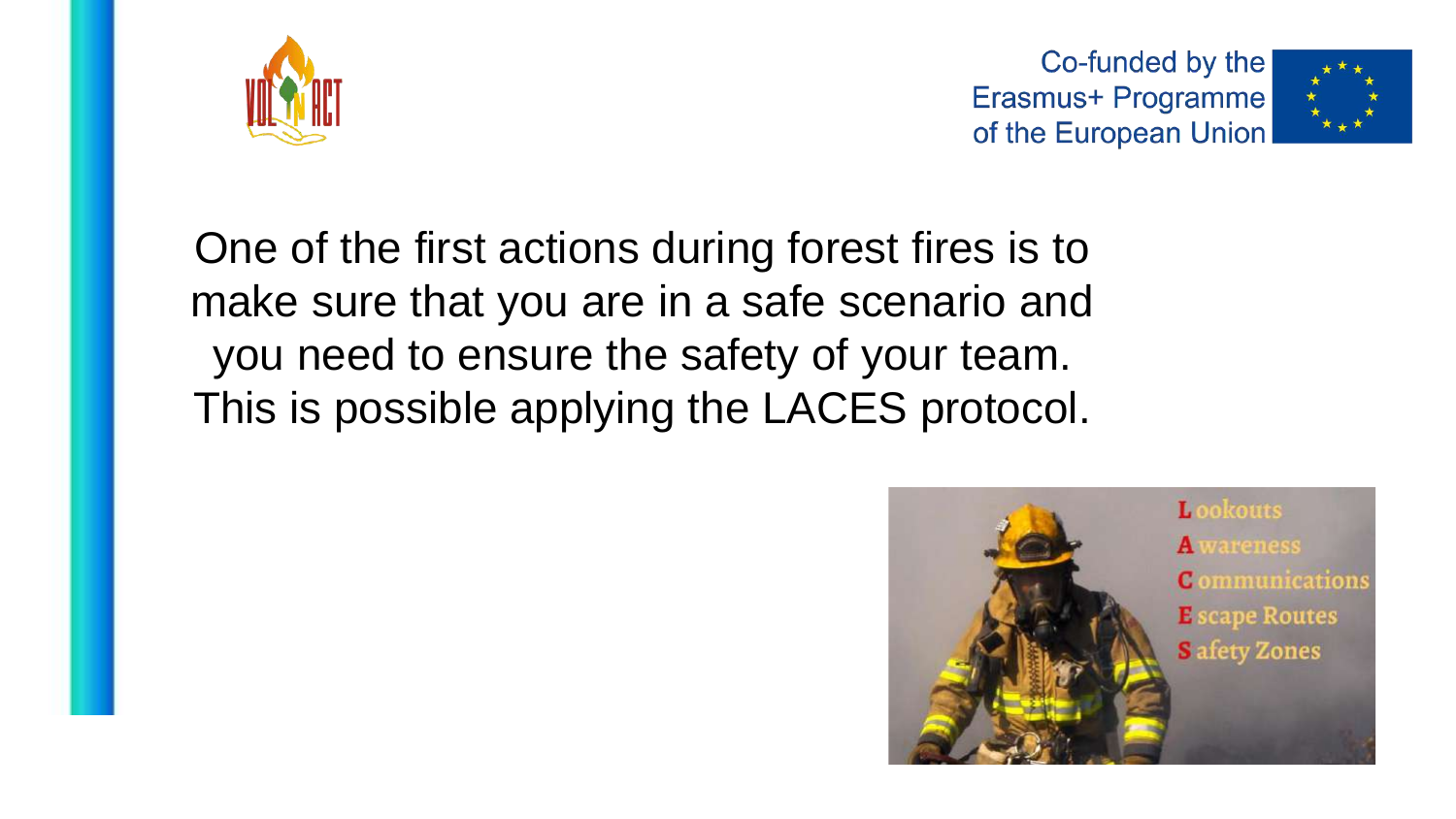



There are different safety protocols in use around the world to help mitigate hazards and keep firefighting personnel and members of the public safe. A number of countries currently implement the LACES Safety Protocol.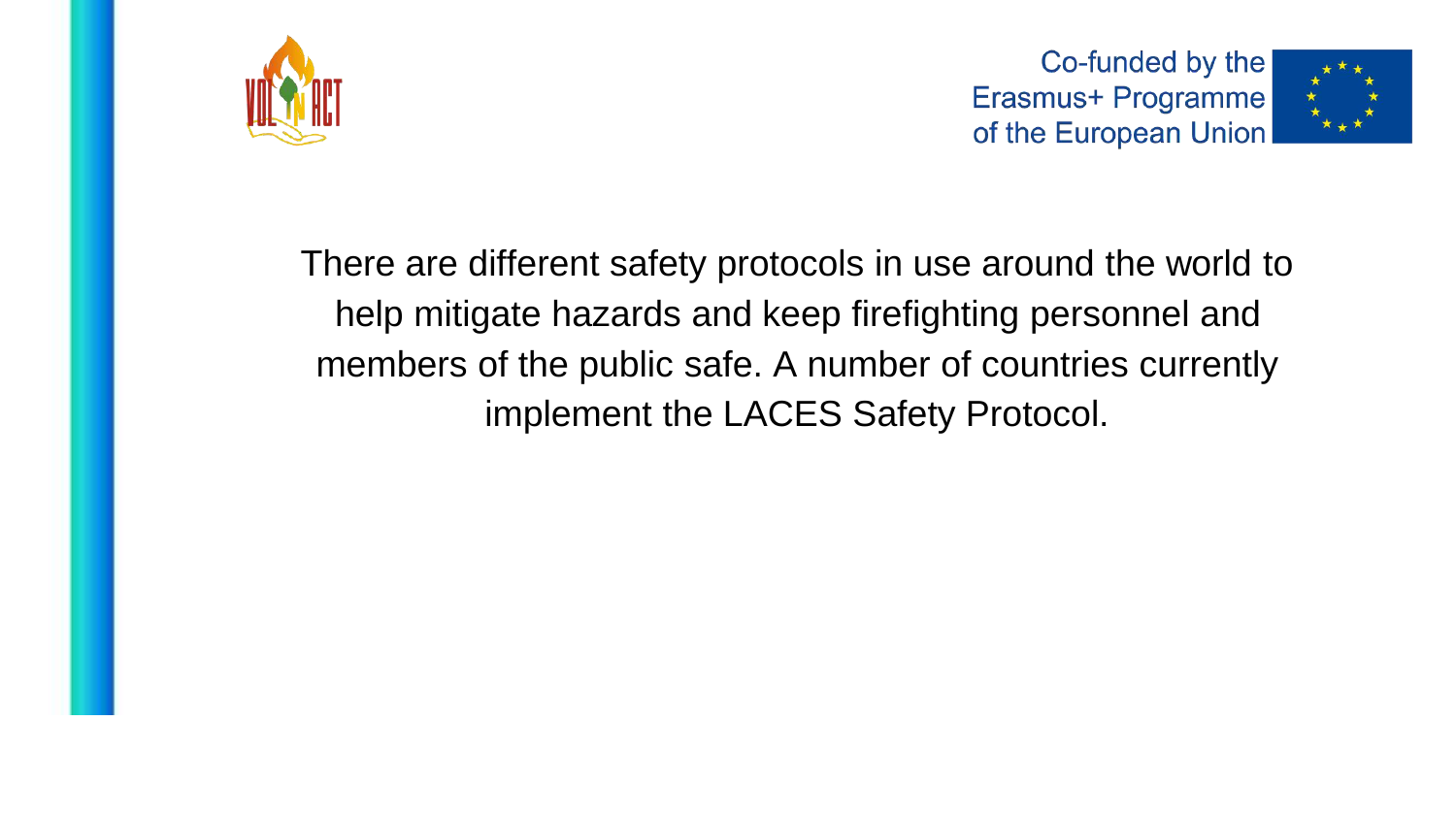



# LACES PROTOCOL

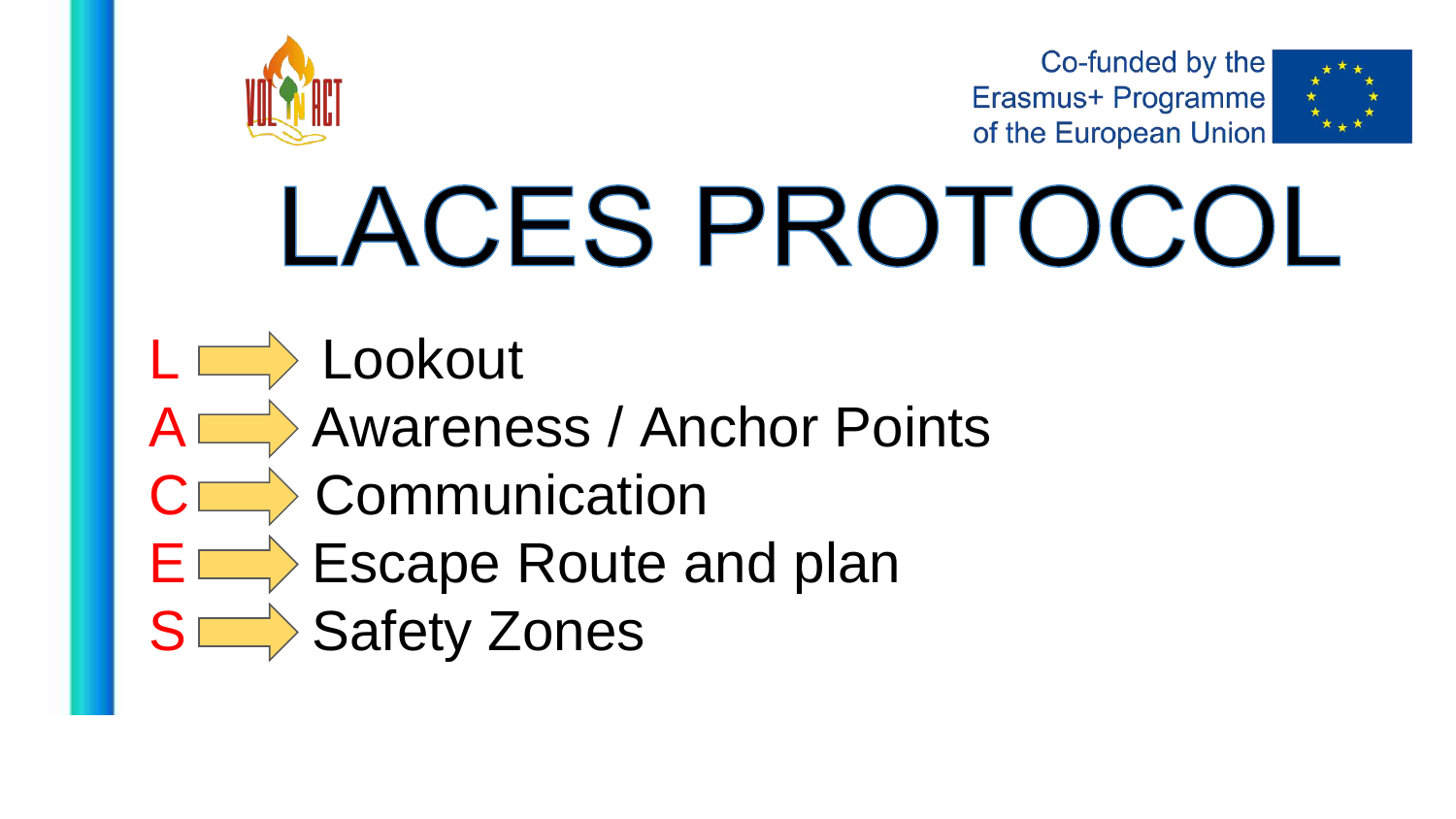





- there must be good, advantageous observation spots;

- they must be experienced, competent and reliable people

- they must know the position of the teams
- must know the escape routes and safe areas

- must have maps, binoculars, watches, compasses, weather kits, cameras

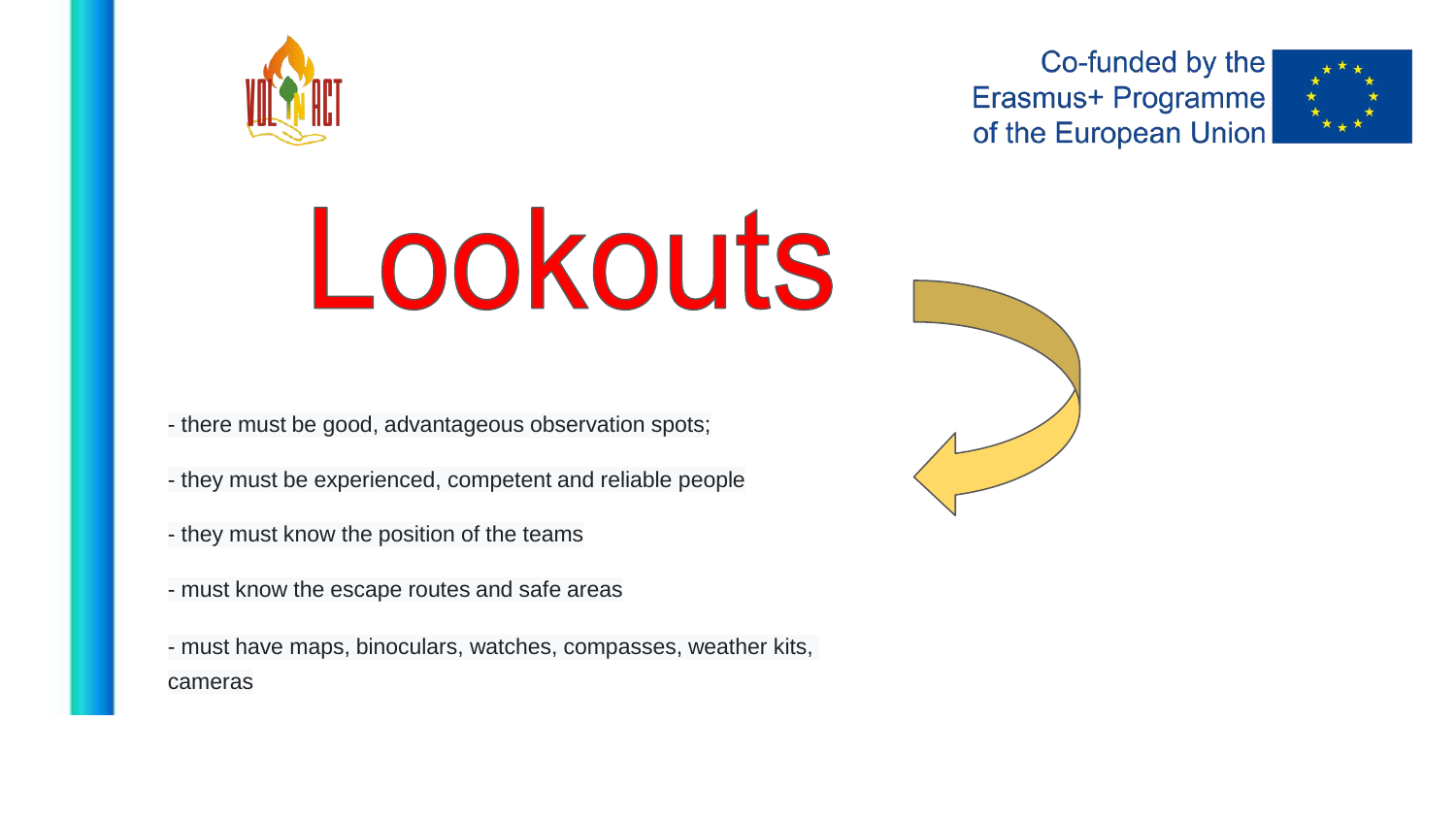

# **Anchor Points/Awareness**





- ensure anchor points to carry out the operations in safety - always be careful, do not "get used"

- to the procedures
- Remain constantly vigilant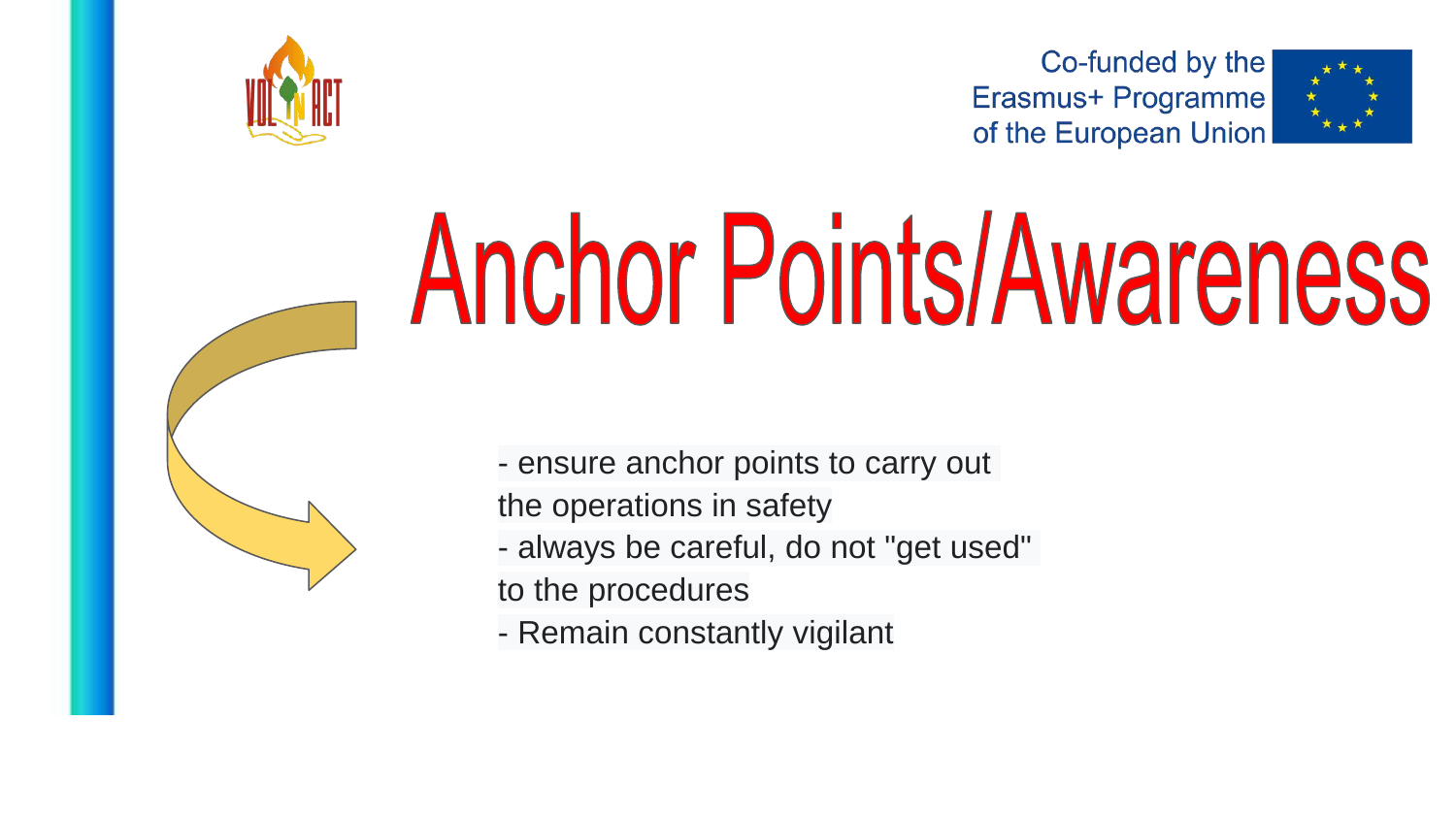



# Communication

- Radio frequencies must be known and usable

- back-up and periodic check-in procedures must be envisaged

- updates must be provided every time there is a change of situation

-It is necessary to use a concise and shared language

- give the alarm in time, without delay

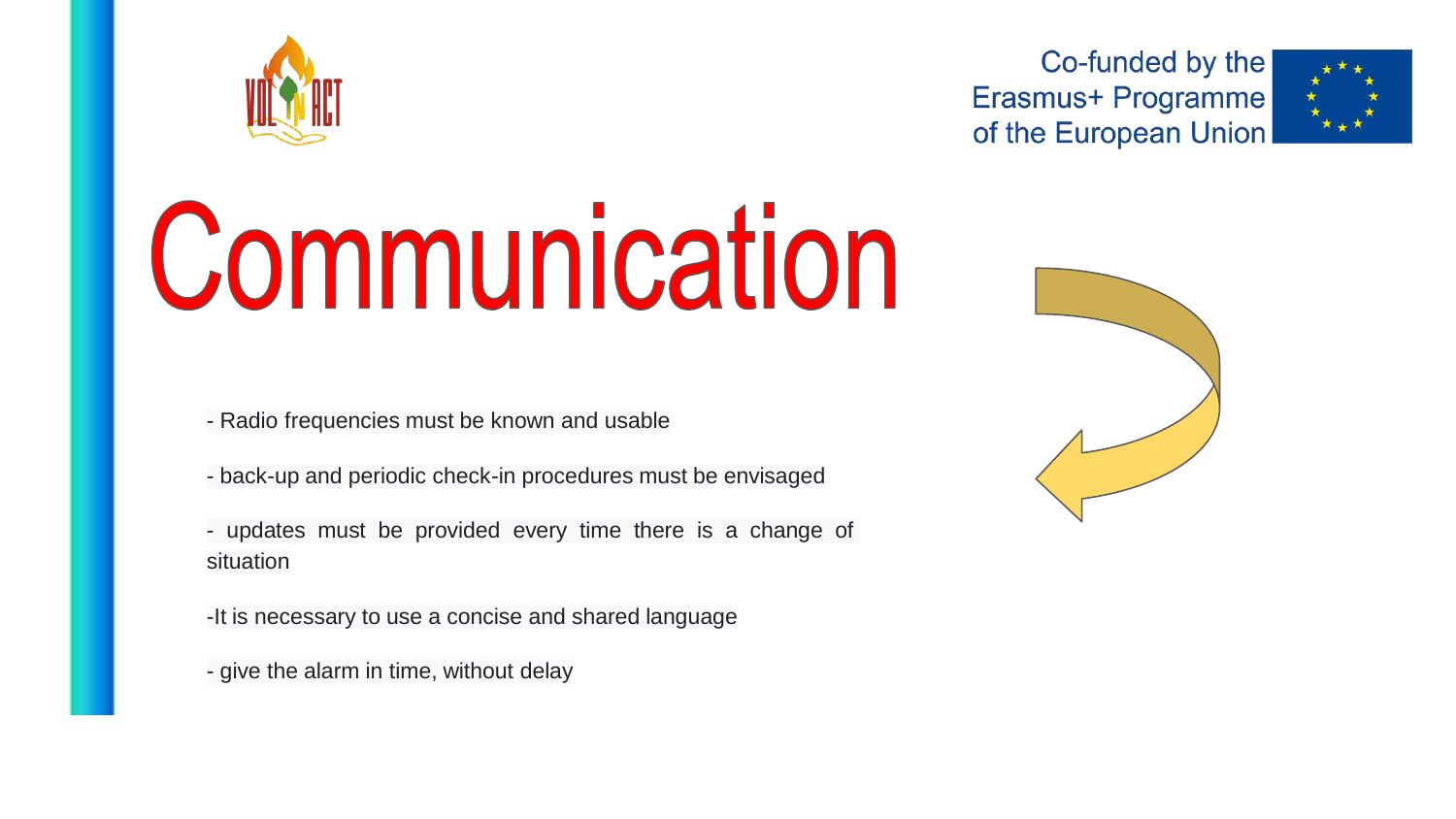

# **Escape Route and plan**

- there must always be more than 1 escape route

- avoid the escape routes upwards and towards inaccessible areas

-preventive recognition of unstable soils, rocks and vegetation

-establish the escape time on: speed of the slowest, temperature and fatigue factors

- Indicate whether the escape route is for the night or for the day

- evaluate the escape speed with respect to the expansion speed of the fire

- vehicles always ready to escape

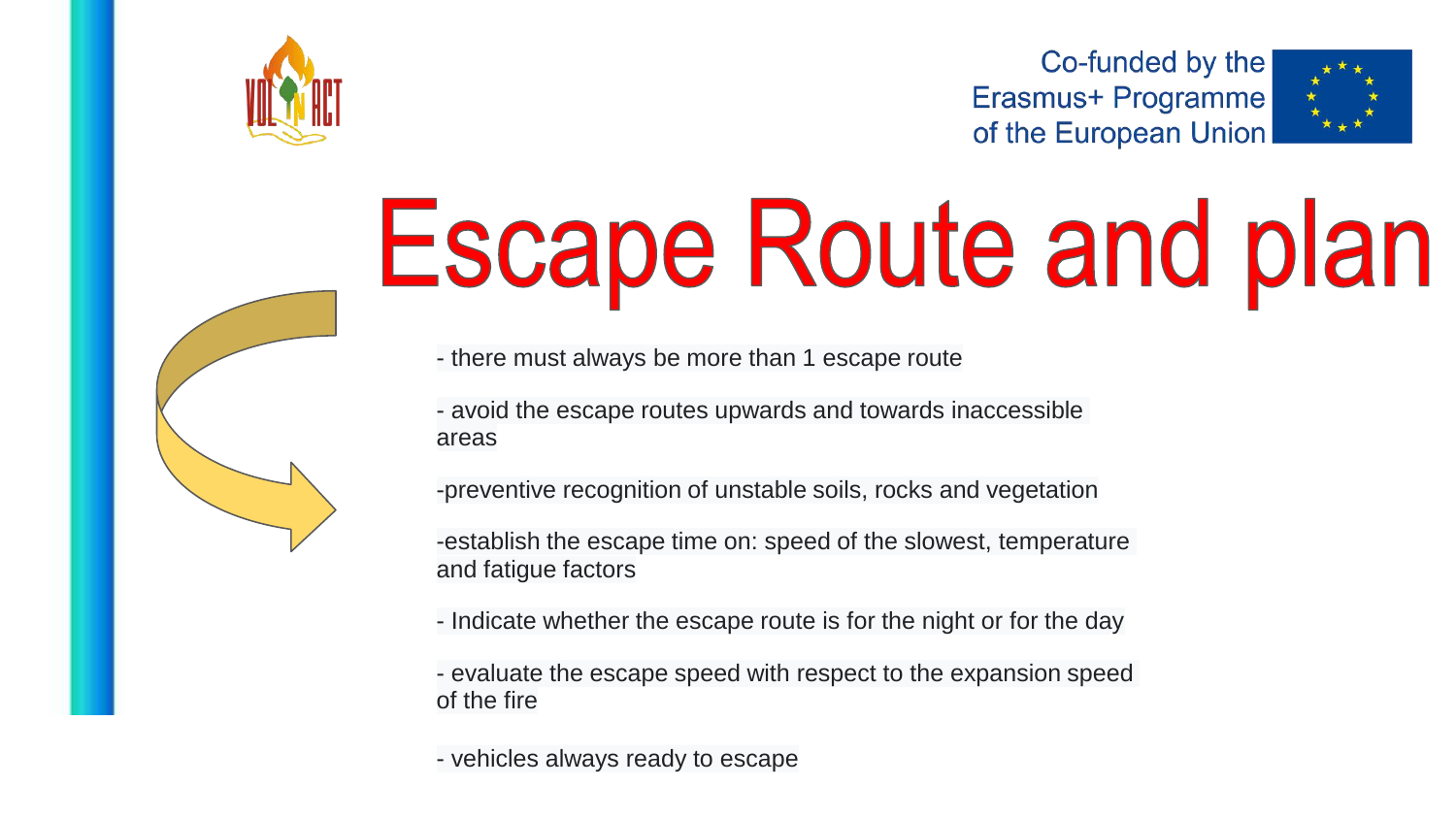



# **Safety Zone**

- they must guarantee survival even without fire shelters
- they can be areas that are already totally burned (or burned for the occasion)
- near natural manifestations of fire obstacles (rocks, swamps, etc.)
- built sites: fire protection strips, wide streets, parking lots, etc.
- it is necessary to avoid leeward areas (they must not be invaded by smoke)
- Avoid areas near vertical walls, saddles, gullies.

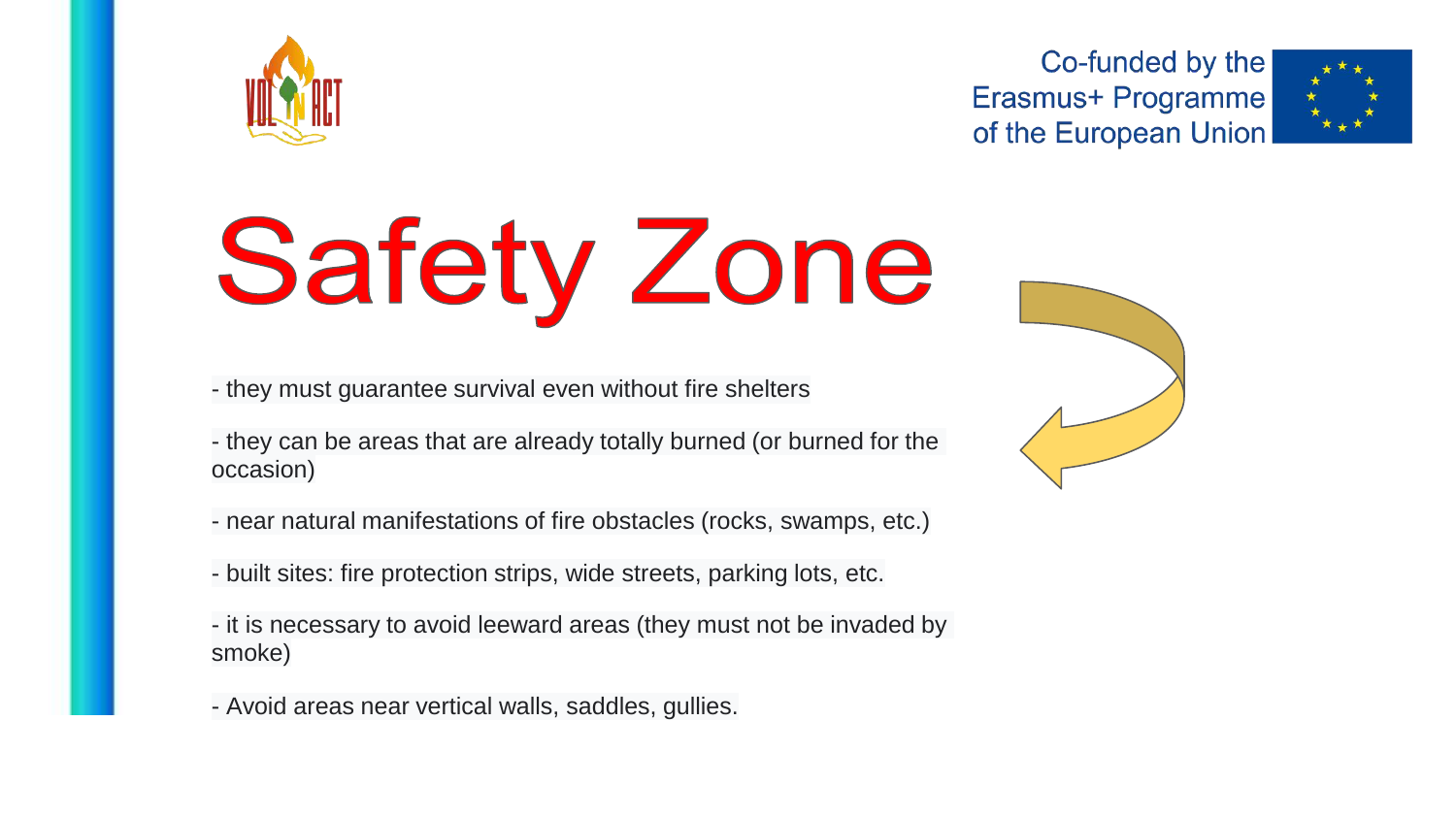



#### **About coordination...**

One of most used methodology of coordination on disasters scenarios is the "I C S - **I**ncident **C**ommand **S**ystem" (developed by CAL FIRE) after a series of wildfires in the '70s.

ICS is typically divided into five major functional areas:

- Command Controls overall incident management
- Operations "Boots on the ground", accomplishes objectives
- Planning Manages planning process
- Logistics Provides incident support, ensures Operations has what they need to do their job
- $Financial$  Manages funds for the incident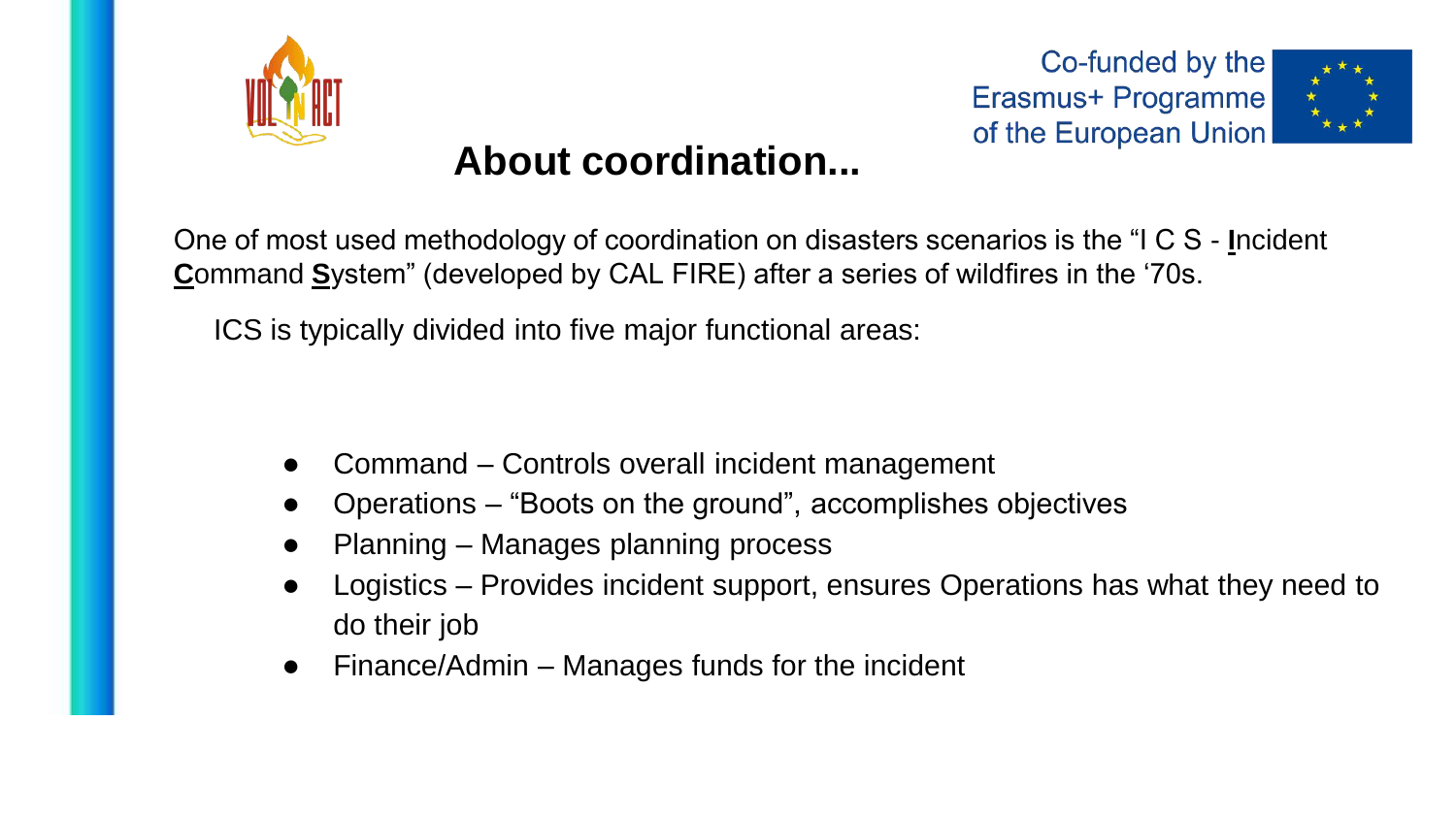

#### **EXAMPLE OF ICS MODEL**

#### Co-funded by the Erasmus+ Programme of the European Union



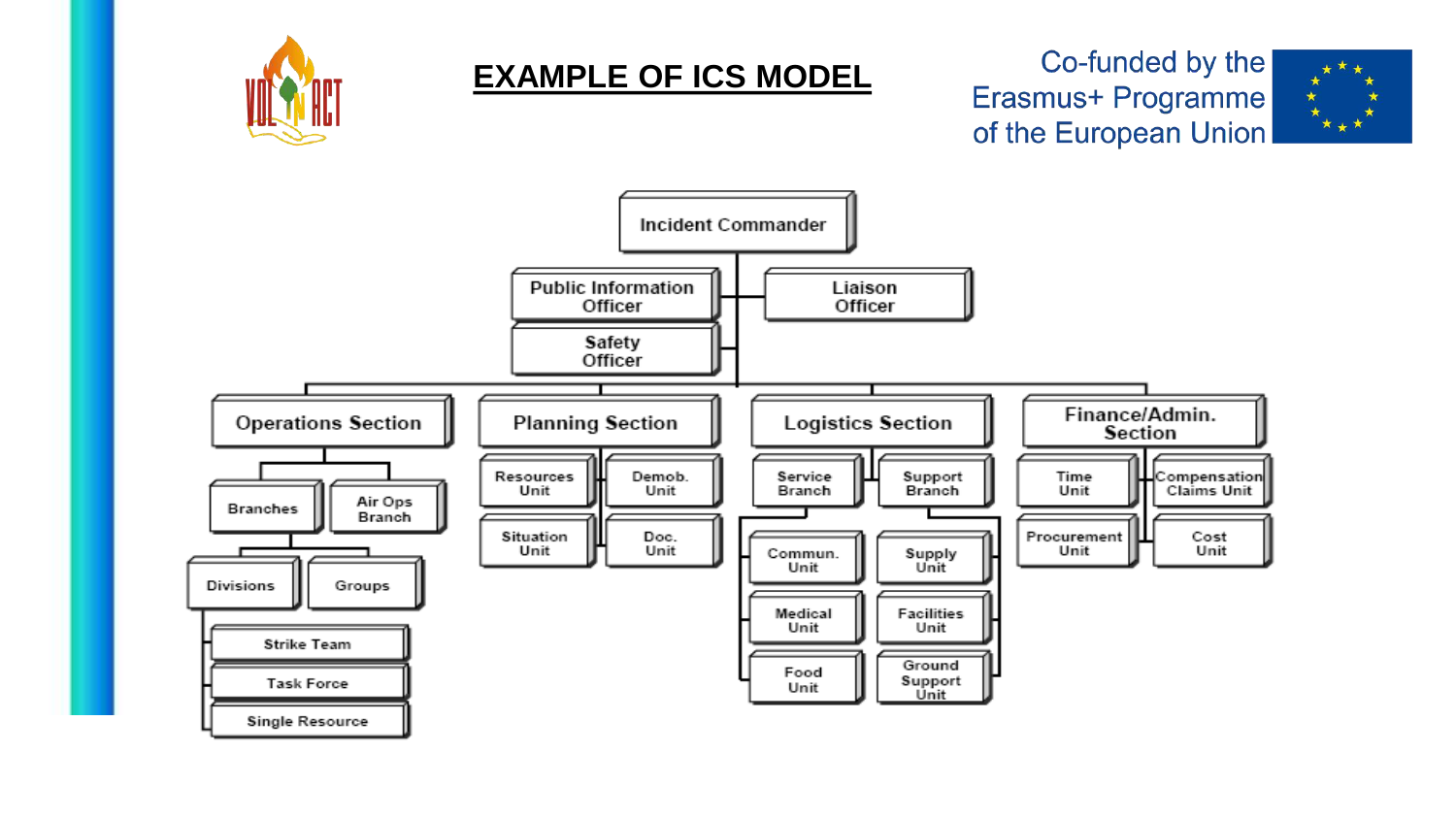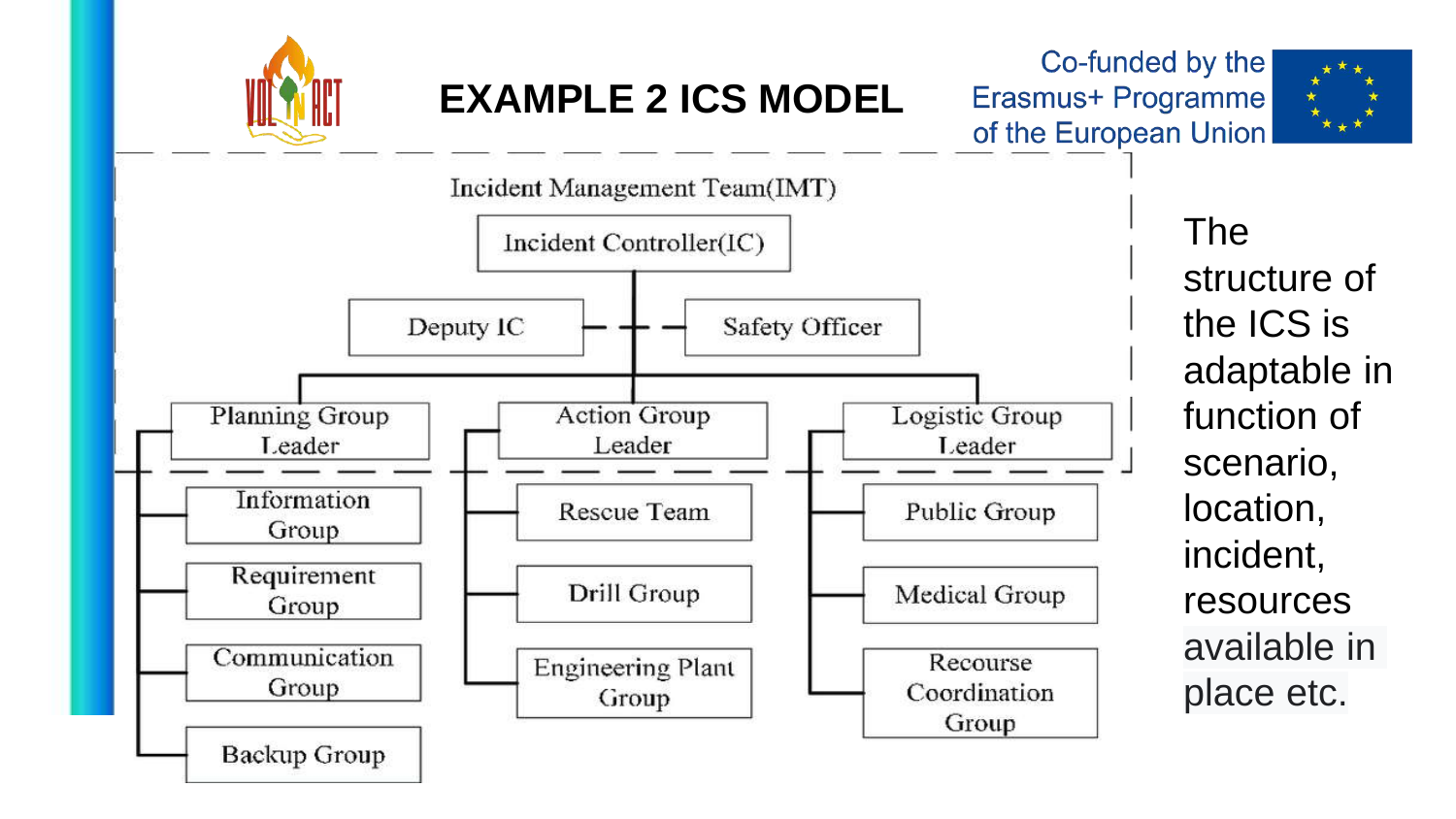



### **IMPORTANT!**

The ICS is one of most popular and used methodology of coordination, but not the only one. Every state could have a different methods.

For example in Italy, forest fires scenarios are coordinated by DOS: **D**irettore delle **O**perazioni di **S**pegnimento = **E**xtinguishing **O**perations **D**irector.

Before your departure abroad for a Forest Fire get informed about procedures and methods of that state!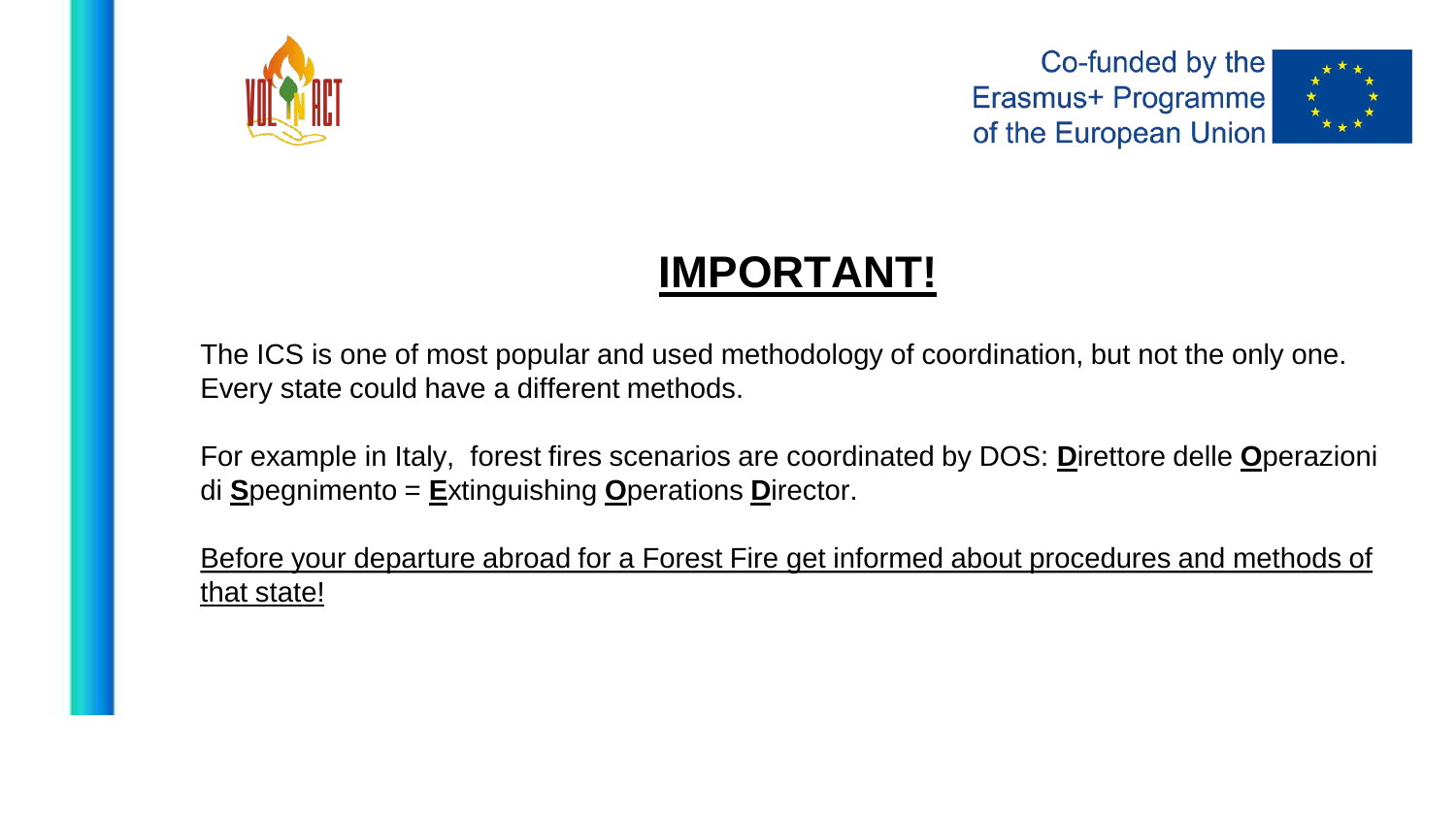



#### **Safety on aerial firefighting operations**



It's important to pay attention when on the scenario are working aircrafts, also approaching helicopters on the ground!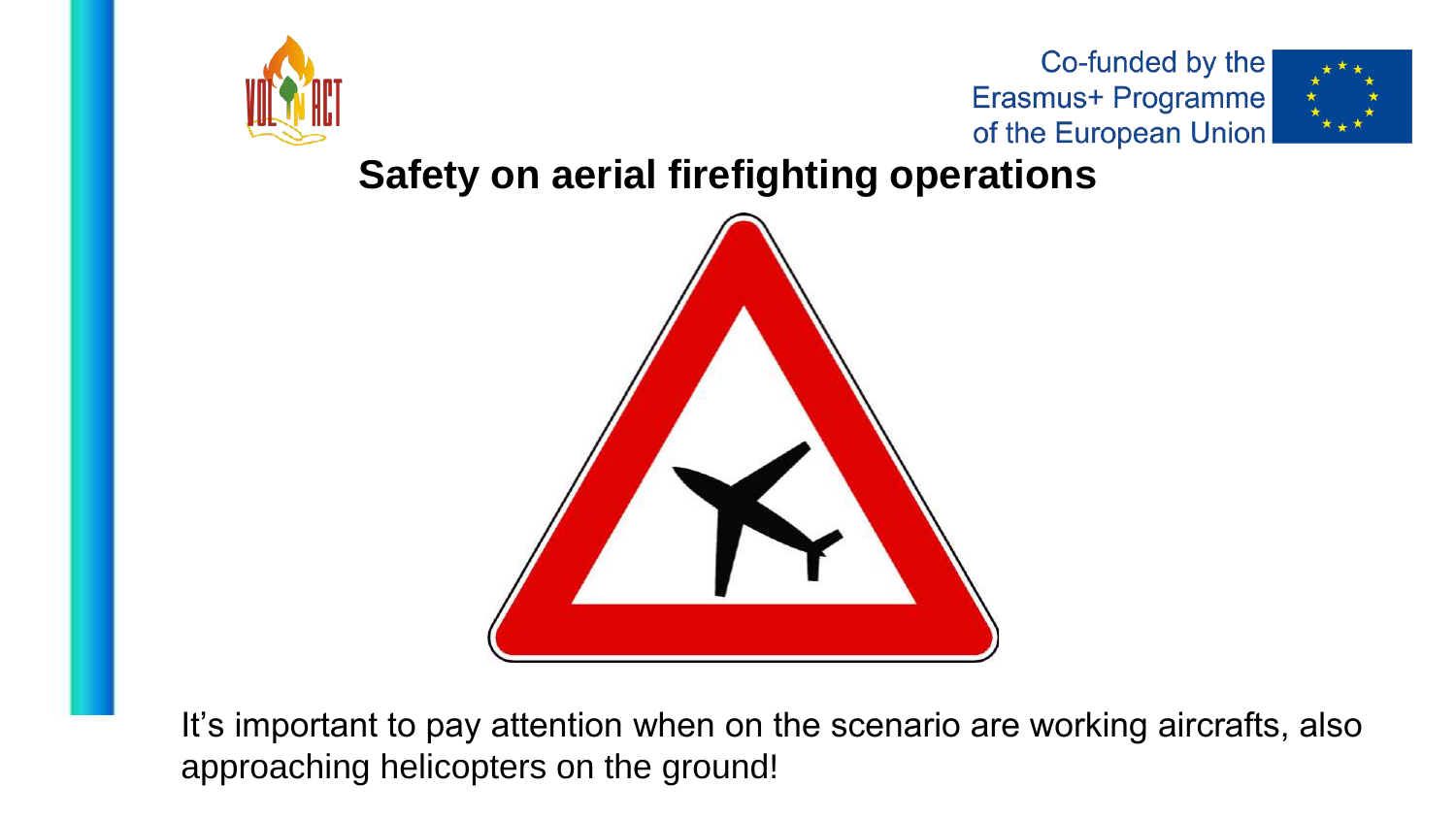

**Approaching helicopter on the ground** Erasmus+ Programme



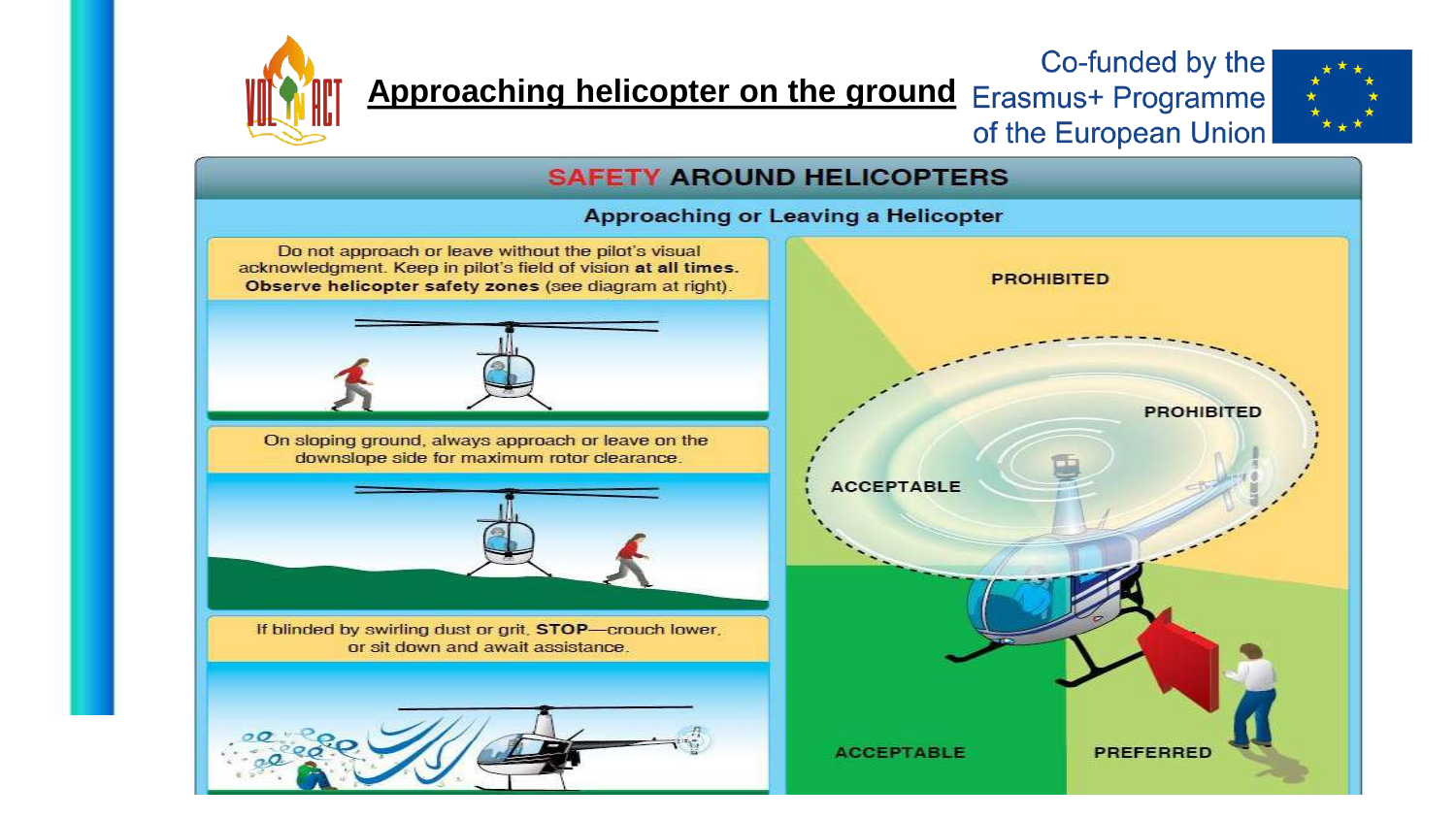

#### **Approaching helicopter on the ground**

#### Co-funded by the Erasmus+ Programme of the European Union



If disembarking while helicopter is at the hover, get out and Proceed in a crouching manner for extra rotor clearance. off in a smooth unhurried manner. Hold onto hat unless chin straps are used. NEVER reach up or chase after a hat or other articles that blow away. Do not approach or leave a helicopter when the engine and Carry tools, etc., horizontally below waist level-never upright rotors are running down or starting up. or on the shoulder.

Obviously you must wear all your personal protective equipments!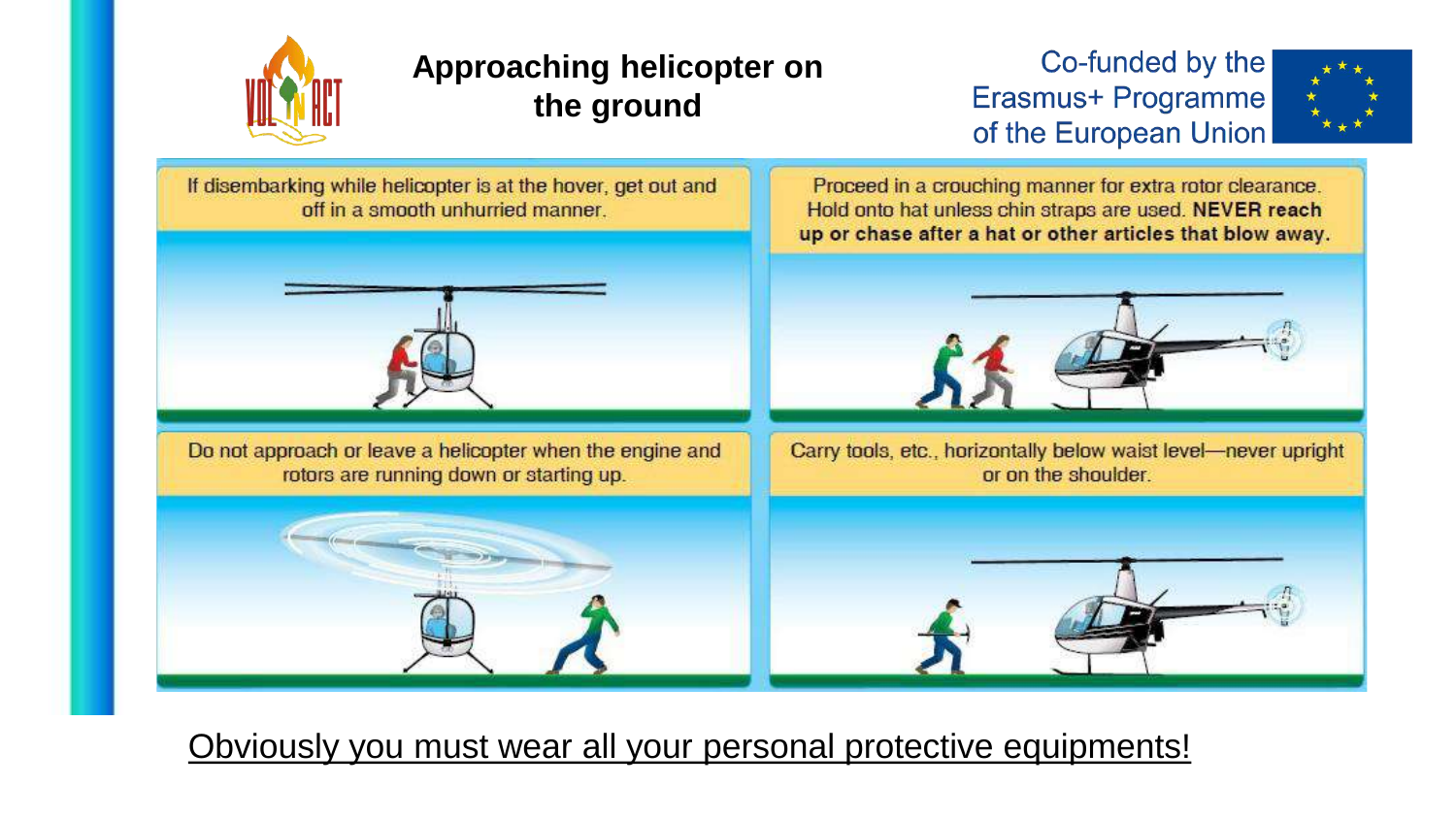

#### **Aerial Operations**

#### Co-funded by the Erasmus+ Programme of the European Union





Look around and pay attention at radio communication.

Avoid the water Drops! It could reach several tons of weight.

Pay attention at air displacement in first place and to the debris that might fall due to the same drops.

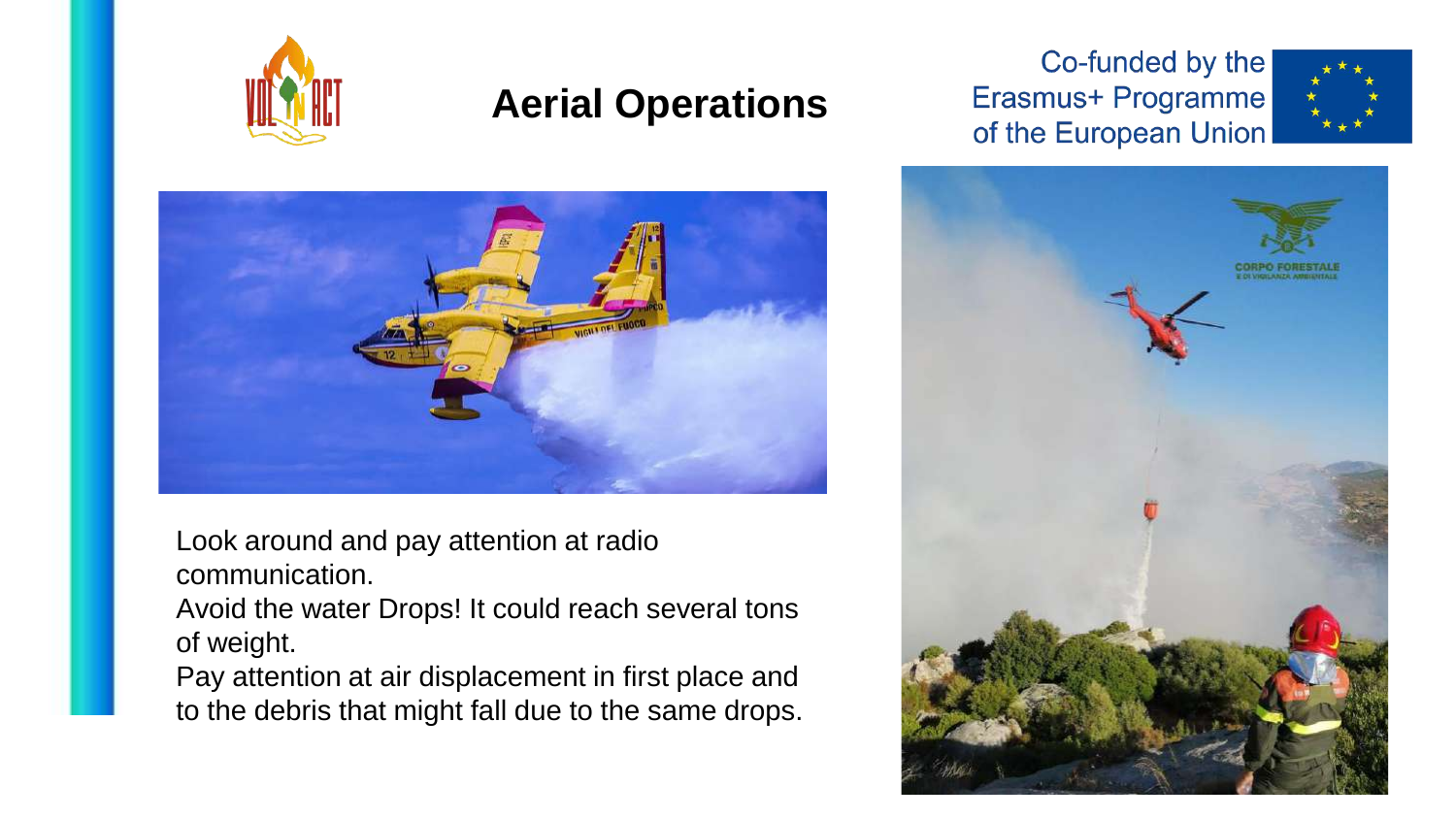



### Additional Training Material

[About ICS: https://www.redzone.co/2016/03/11/wildfire-101-incident](https://www.redzone.co/2016/03/11/wildfire-101-incident-command-system-ics/)command-system-ics/

About LACES: <https://www.ukfrs.com/guidance/search/laces-safety-protocol>

About approaching helicopters: https://www.flightliteracy.com/safety-in-and-around-helicopters/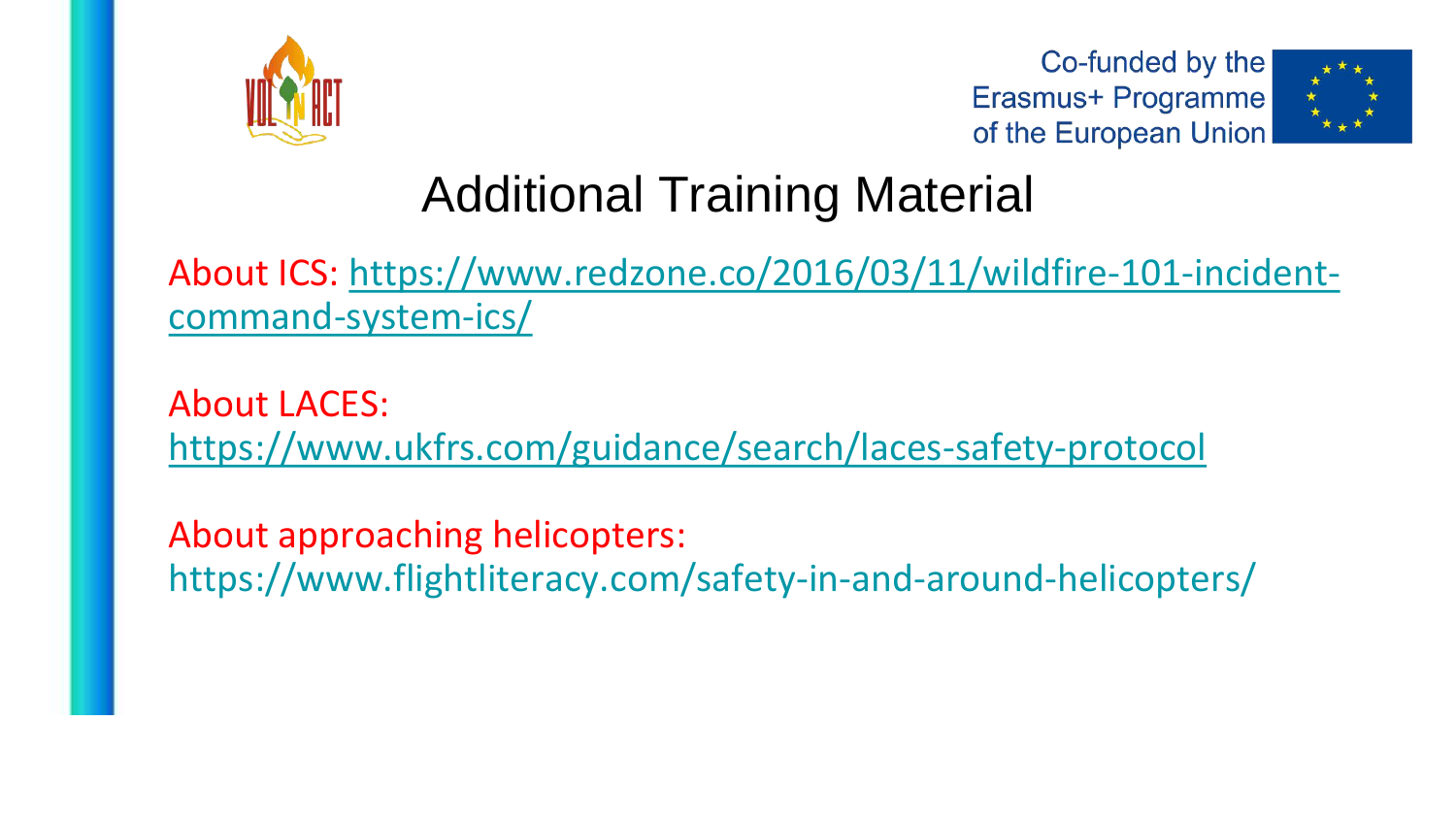





### SUMMARY of the UNIT

In this unit the volunteers will learn about the basic actions in forest fires. In particular we will focus on LACES protocol, ICS protocol and basic precaution.